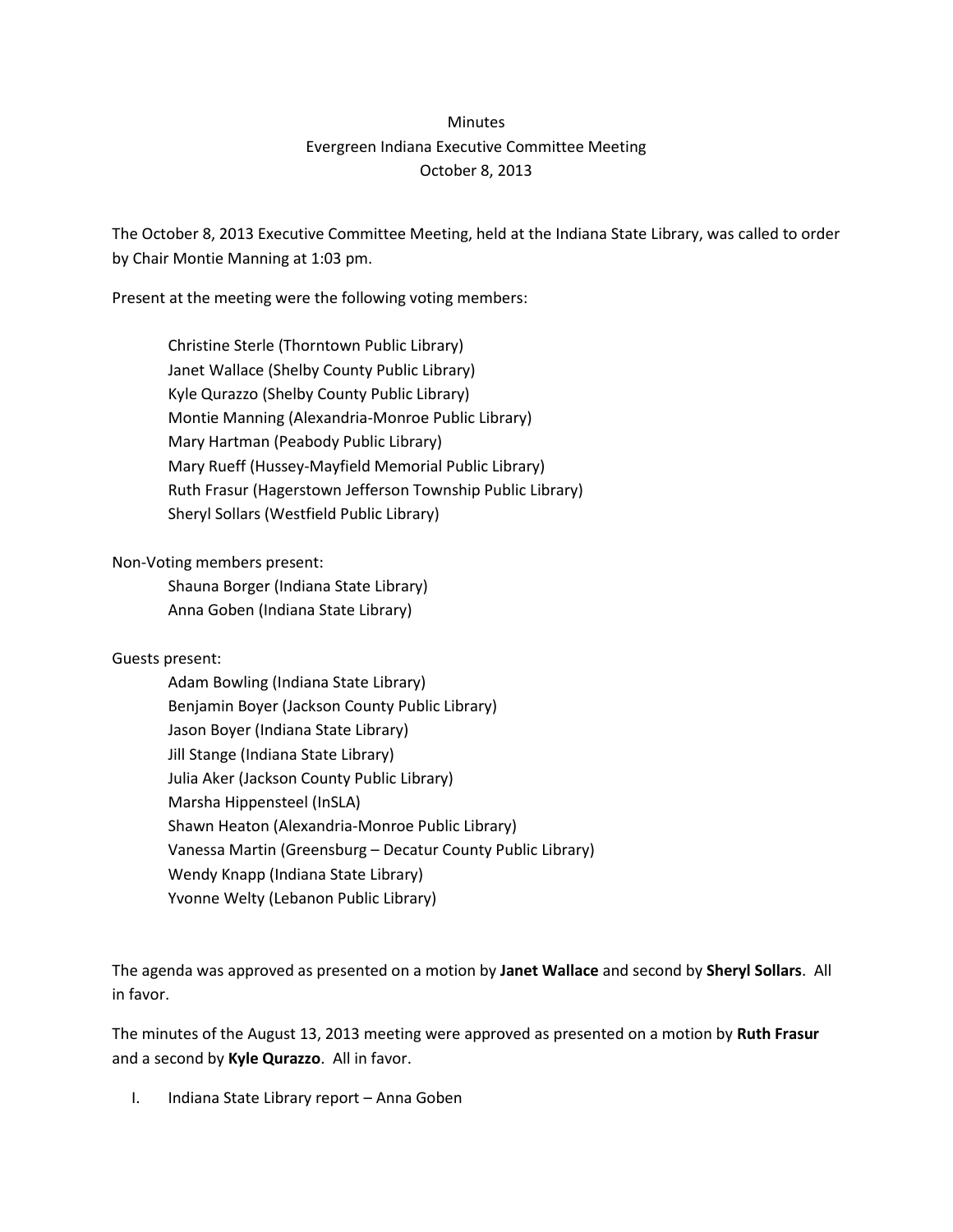- a. Approximately 2/3 of the EIMA Amendments have been approved and received at ISL. Anna will send out reminders and hopes to have all signed Amendments in by December. Montie noted that EIEC members could offer to visit board meetings to discuss the amendment with those who have any questions.
- b. Morristown branch has moved.
- c. Montpelier Harrison Township Public Library migration is scheduled for November 4. Westville-New Durham Township Public Library is schedule for November 12 migration.
- d. The deduplication process will take place from Oct  $12 Oct$  14. The Cataloging Committee requested this action; the last deduplication was accomplished in July 2011. An estimated 11-12% of records will be affected.
- e. Resource Sharing Committee met on September 18, 2013. Topics under discussion included redefining IN-SHARE eligibility and committee goals, the Discovery 2 Delivery Conference, White Paper, and participation in the Great Lakes Resource Sharing Conference. The committee is also reviewing discovery systems. The next meeting is October 11, 2013.
- f. Unserved Taskforce—Five libraries have volunteered to assist on the Unserved Taskforce. The taskforce will collect baseline stances on unserved issues and will meet via teleconference. A statement will be prepared for the December EIEC meeting.
- g. Lebanon Public Library's transit times have improved dramatically; they are now below EI statewide average.
- II. Committee reports
	- Patron Services Committee Vanessa Martin
		- o The committee met in September. A Fall roundtable/webinar is planned for Oct 29; the subject will be patron record management.
		- o The committee is considering a staff profile tier system and is compiling a list of best practices. Other topics for discussion include the removal of consortiumwide noncatataloged item types and automating patron account management for expired and inactive accounts.
	- Cataloging Committee Anna Goben
		- o The Fall roundtable is scheduled for November 21.
		- o The committee has finalized contacts list and the cataloging procedures manual is currently up to date.
	- eContent Committee Shawn Heaton
		- o The eContent Committee has recently met with representatives from A-Z Database and gathered information regarding WOWbrary and Freegal video. In the future, the committee will gather information for EI members' consideration rather than making recommendations.
- III. Unfinished Business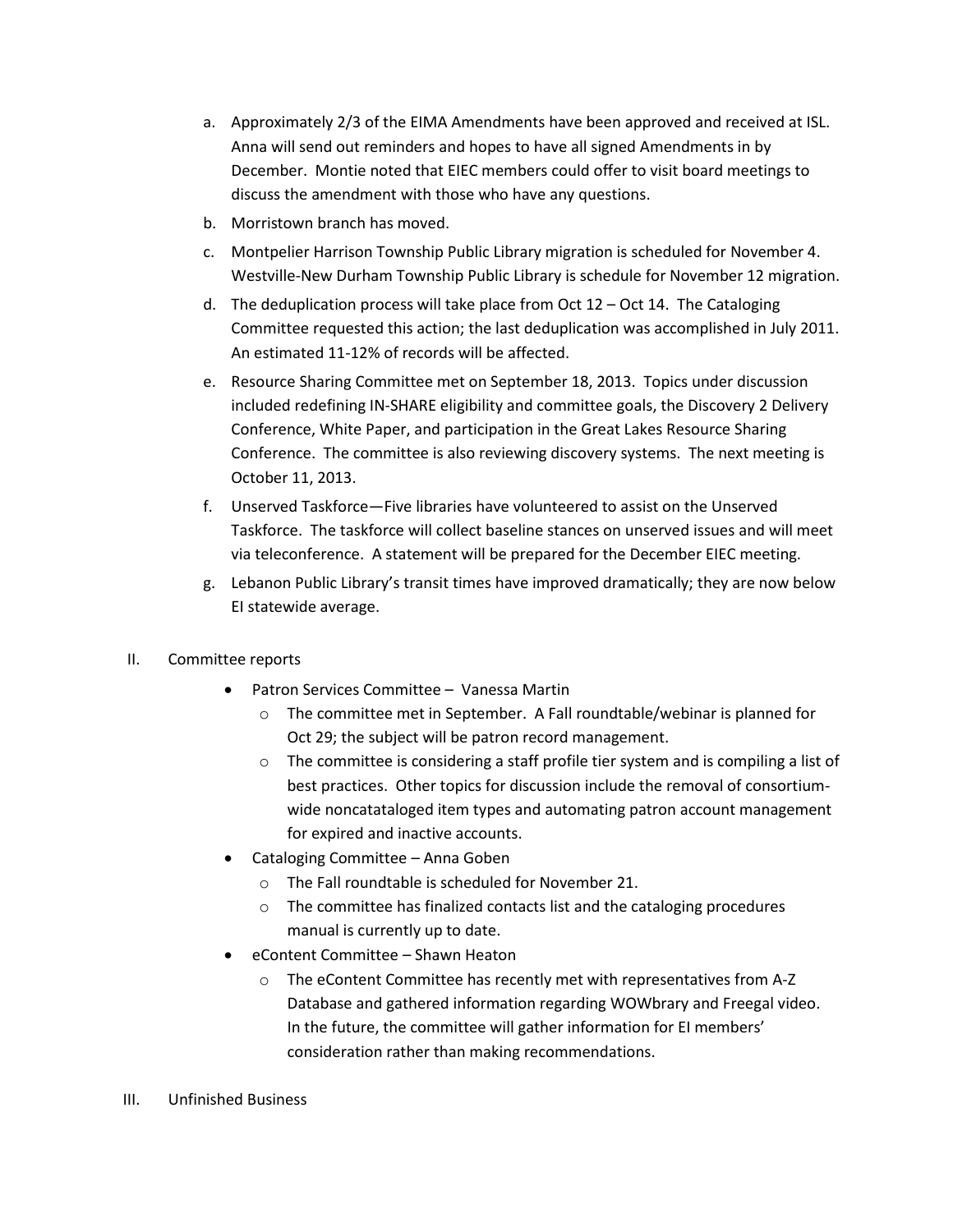- a. Membership Fee Structure
	- The potential implementation timeline was discussed.
		- 1. Select desired fee structure;
		- 2. Disseminate draft proposal to member libraries;
		- 3. Gather signature support from 1/3 of member libraries;
		- 4. Formally issue proposed bylaws amendment;
		- 5. Members have 60 days to vote;
		- 6. Amendment passes or fails;
		- 7. if passed, notice of expected contribution reported to members (by April 1).
	- If implemented, the Membership Fee would first phase out reliance on LSTA funding, then potentially ease the financial burden on the Indiana State Library.
	- Entry waiver option--to encourage new members, libraries joining the consortium would be granted a 3 year waiver of the membership fee. Discussion followed.
- b. Fall Development Survey
	- The fall development survey has been completed. The top requests are as follows:
		- 1. Better icons (MVF) in the TPAC;
		- 2. Display series information in the TPAC;
		- 3. Split the electronic resource information so that ebooks links appear differently from other resource links;
		- 4. Option to exclude electronic resources from TPAC searches;
		- 5. Configurable and/or easily exportable spine labels;
		- 6. Acknowledge multiple confirmations/alerts simultaneously;
		- 7. Bibliographic record cloning option;
		- 8. Use Multiple Value Fields to identify item type and form;
		- 9. Edit and save content to the lead record in bibliographic record merge interface;
		- 10. Merge on import functionality restored/built;
		- 11. Pick and choose cataloging templates for importing/exporting;
		- 12. Auto-refresh on call number update;
		- 13. Inventory module (monetary contribution to development);
		- 14. Native mobile staff client (monetary contribution to development);
		- 15. Ability to track circulation statistics on TPAC downloadable titles;
		- 16. MARC edit insert 006-008 fields shortcuts;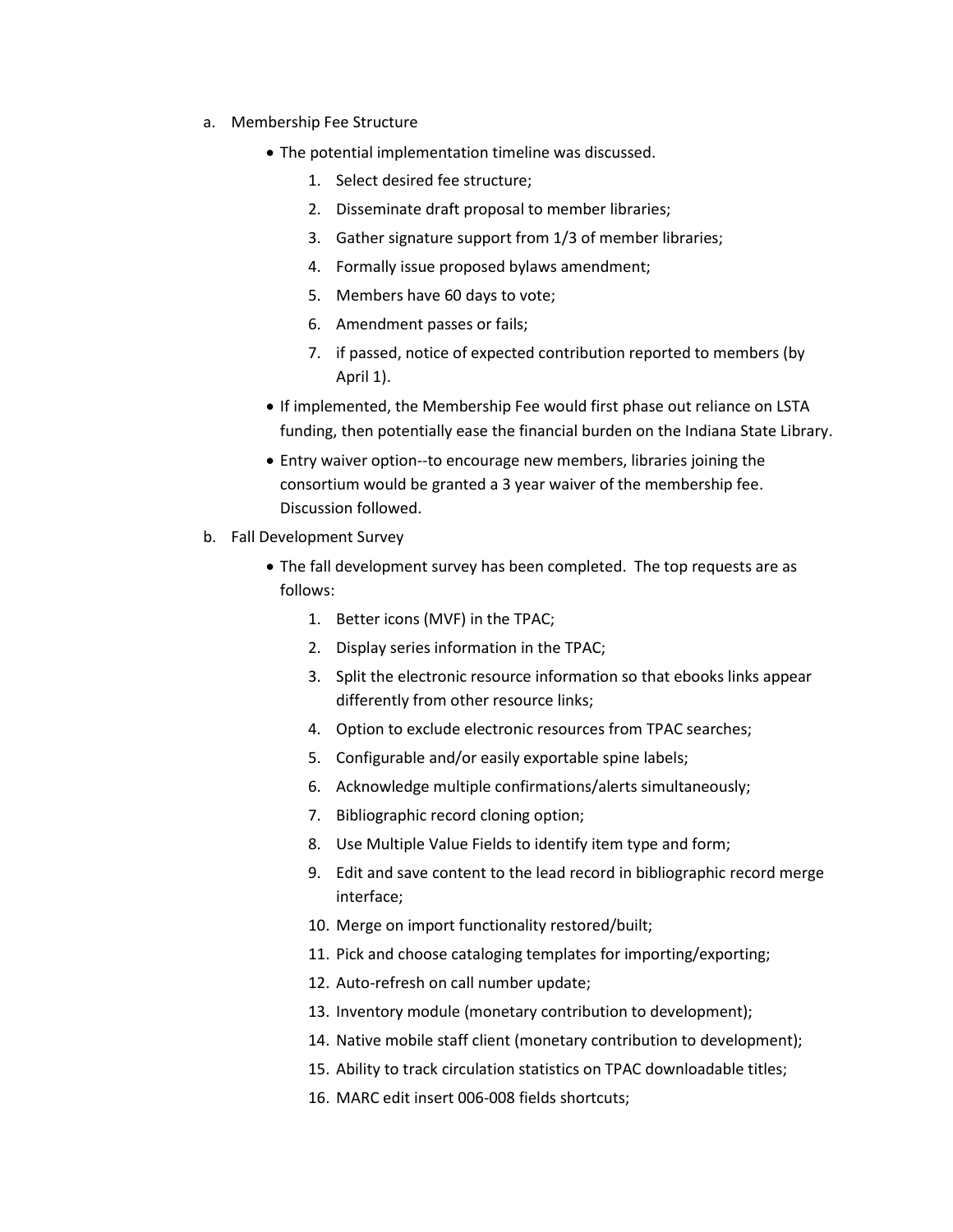- 17. Merge/Overlay Profiles active.
- There are challenges with partnering with MassLNC for development. Individual EI member libraries may participate in a partnership; however, Indiana State Library cannot.

## IV. New Business

- a. Server Hosting Contracts--Anna shared information about server hosting for Evergreen Indiana. EI is currently hosted by Lifeline over multiple sites. ISL is expecting a bid from Indiana Office of Technology (IOT); if their bid is competitive ISL may only contract with IOT for service. There will be more options with IOT, more secure facilities, automated backups, and the ability to quickly upgrade or expand. EIEC will revisit this issue in December.
- b. New and Revised Policies and Procedures--1-5 lumped & approved (**Mary Hartman, Janet Wallace**); will happen by November 1, 2013
	- Renewal Library Policy Revision—When patrons renew their items online, the circulating library remains the library of record for the circulation and billing processes and reporting. Ruth moves, Sheryl seconds all in favor
	- Collections: Exempt Patron Policy—Libraries may exempt patrons who are not eligible to use other EI libraries (i.e., reciprocal borrower, student) from collections actions. Libraries may also request (via patron record alert) that other libraries consider special circumstances before sending patrons to collections
	- Employee Account Policy—This has been updated to reflect current best practices for employee account creation and management.
	- Automation of Some Patron Record Management—Change to patron record management brings procedure in line with policy and automates some processes.
	- New Item Status: Display—A new item status of "Display" would allow staff to set a special status for displays rather than assigning a separate shelving location. Upon checkin, the item would return to home shelving location with a temporary status of "reshelving."
	- The updates and revisions to the Renewal Library Policy, Exempt Patron Policy, Employee Account Policy, Automation of Some Patron Record Management, and creation of Item Status: Display were approved on a motion by **Mary Hartman** and a second by **Janet Wallace**; all in favor.
	- Payment Project and Lost Items—Due to the current functionality of the Evergreen system and the upcoming implementation of the Evergreen Indiana Payment Project, a change was proposed: "Libraries whose materials have been lost by another library's patron will receive the associated circulation fees to streamline bookkeeping and recompense the owning library for the